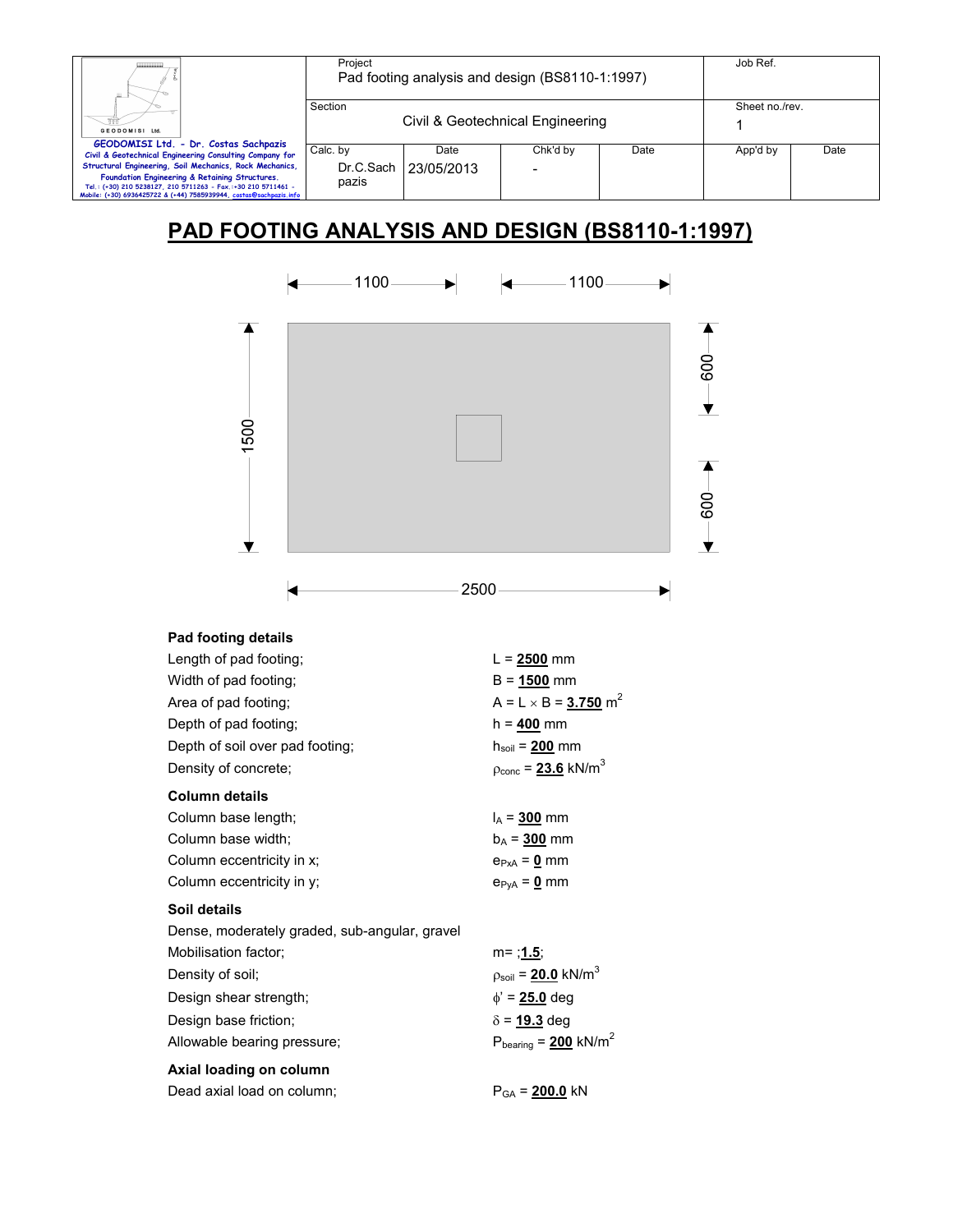|                                                                                                                                                                                                                                                                                | Project                        |                    | Pad footing analysis and design (BS8110-1:1997)                                                                                                                    |      | Job Ref.       |      |  |  |
|--------------------------------------------------------------------------------------------------------------------------------------------------------------------------------------------------------------------------------------------------------------------------------|--------------------------------|--------------------|--------------------------------------------------------------------------------------------------------------------------------------------------------------------|------|----------------|------|--|--|
|                                                                                                                                                                                                                                                                                | Section                        |                    |                                                                                                                                                                    |      | Sheet no./rev. |      |  |  |
| GEODOMISI Ltd.                                                                                                                                                                                                                                                                 |                                |                    | Civil & Geotechnical Engineering                                                                                                                                   |      | 1              |      |  |  |
| GEODOMISI Ltd. - Dr. Costas Sachpazis<br>Civil & Geotechnical Engineering Consulting Company for<br>Structural Engineering, Soil Mechanics, Rock Mechanics,<br>Foundation Engineering & Retaining Structures.<br>Tel.: (+30) 210 5238127, 210 5711263 - Fax.:+30 210 5711461 - | Calc. by<br>Dr.C.Sach<br>pazis | Date<br>23/05/2013 | Chk'd by                                                                                                                                                           | Date | App'd by       | Date |  |  |
| Mobile: (+30) 6936425722 & (+44) 7585939944, costas@sachpazis.info<br>Imposed axial load on column;                                                                                                                                                                            |                                |                    | $P_{QA} = 165.0$ kN                                                                                                                                                |      |                |      |  |  |
| Wind axial load on column:                                                                                                                                                                                                                                                     |                                |                    | $P_{WA} = 0.0$ kN                                                                                                                                                  |      |                |      |  |  |
| Total axial load on column;                                                                                                                                                                                                                                                    |                                |                    | $P_A = 365.0$ kN                                                                                                                                                   |      |                |      |  |  |
| <b>Foundation loads</b>                                                                                                                                                                                                                                                        |                                |                    |                                                                                                                                                                    |      |                |      |  |  |
| Dead surcharge load;                                                                                                                                                                                                                                                           |                                |                    | $F_{Gsur} = 0.000$ kN/m <sup>2</sup>                                                                                                                               |      |                |      |  |  |
| Imposed surcharge load;                                                                                                                                                                                                                                                        |                                |                    | $F_{\text{Qsur}} = 0.000 \text{ kN/m}^2$                                                                                                                           |      |                |      |  |  |
| Pad footing self weight;                                                                                                                                                                                                                                                       |                                |                    | $F_{\text{swt}} = h \times \rho_{\text{conc}} = 9.440 \text{ kN/m}^2$                                                                                              |      |                |      |  |  |
| Soil self weight;                                                                                                                                                                                                                                                              |                                |                    | $F_{\text{soil}} = h_{\text{soil}} \times \rho_{\text{soil}} = 4.000 \text{ kN/m}^2$                                                                               |      |                |      |  |  |
| Total foundation load;                                                                                                                                                                                                                                                         |                                |                    | $F = A \times (F_{Gsur} + F_{Qsur} + F_{svt} + F_{soil}) = 50.4$ kN                                                                                                |      |                |      |  |  |
| Horizontal loading on column base                                                                                                                                                                                                                                              |                                |                    |                                                                                                                                                                    |      |                |      |  |  |
| Dead horizontal load in x direction;                                                                                                                                                                                                                                           |                                |                    | $H_{GxA} = 20.0$ kN                                                                                                                                                |      |                |      |  |  |
| Imposed horizontal load in x direction;                                                                                                                                                                                                                                        |                                |                    | $H_{QxA} = 15.0$ kN                                                                                                                                                |      |                |      |  |  |
| Wind horizontal load in x direction;                                                                                                                                                                                                                                           |                                |                    | $H_{WxA}$ = 0.0 kN                                                                                                                                                 |      |                |      |  |  |
| Total horizontal load in x direction;                                                                                                                                                                                                                                          |                                |                    | $H_{xA} = 35.0$ kN                                                                                                                                                 |      |                |      |  |  |
| Dead horizontal load in y direction;                                                                                                                                                                                                                                           |                                |                    | $H_{\text{GyA}} = 5.0 \text{ kN}$                                                                                                                                  |      |                |      |  |  |
| Imposed horizontal load in y direction;                                                                                                                                                                                                                                        |                                |                    | $H_{\text{QyA}} = 5.0 \text{ kN}$                                                                                                                                  |      |                |      |  |  |
| Wind horizontal load in y direction;                                                                                                                                                                                                                                           |                                |                    | $H_{WyA} = 0.0$ kN                                                                                                                                                 |      |                |      |  |  |
| Total horizontal load in y direction;                                                                                                                                                                                                                                          |                                |                    | $H_{yA} = 10.0$ kN                                                                                                                                                 |      |                |      |  |  |
| <b>Moment on column base</b>                                                                                                                                                                                                                                                   |                                |                    |                                                                                                                                                                    |      |                |      |  |  |
| Dead moment on column in x direction;                                                                                                                                                                                                                                          |                                |                    | $M_{GxA} = 15.000$ kNm                                                                                                                                             |      |                |      |  |  |
| Imposed moment on column in x direction;                                                                                                                                                                                                                                       |                                |                    | $M_{QxA} = 10.000$ kNm                                                                                                                                             |      |                |      |  |  |
| Wind moment on column in x direction;                                                                                                                                                                                                                                          |                                |                    | $M_{WxA} = 0.000$ kNm                                                                                                                                              |      |                |      |  |  |
| Total moment on column in x direction;                                                                                                                                                                                                                                         |                                |                    | $M_{xA} = 25.000$ kNm                                                                                                                                              |      |                |      |  |  |
| Dead moment on column in y direction;                                                                                                                                                                                                                                          |                                |                    | $M_{\rm GyA} = 25.000$ kNm                                                                                                                                         |      |                |      |  |  |
| Imposed moment on column in y direction;                                                                                                                                                                                                                                       |                                |                    | $M_{\text{QyA}} = 30.000 \text{ kNm}$                                                                                                                              |      |                |      |  |  |
| Wind moment on column in y direction;                                                                                                                                                                                                                                          |                                |                    | $M_{WyA} = 0.000$ kNm                                                                                                                                              |      |                |      |  |  |
| Total moment on column in y direction;                                                                                                                                                                                                                                         |                                |                    | $M_{yA} = 55.000$ kNm                                                                                                                                              |      |                |      |  |  |
| <b>Check stability against sliding</b>                                                                                                                                                                                                                                         |                                |                    |                                                                                                                                                                    |      |                |      |  |  |
| Resistance to sliding due to base friction                                                                                                                                                                                                                                     |                                |                    |                                                                                                                                                                    |      |                |      |  |  |
|                                                                                                                                                                                                                                                                                |                                |                    | $H_{friction}$ = max([P <sub>GA</sub> + (F <sub>Gsur</sub> + F <sub>swt</sub> + F <sub>soil</sub> ) × A], 0 kN) × tan( $\delta$ ) = 87.7 kN                        |      |                |      |  |  |
| Passive pressure coefficient;                                                                                                                                                                                                                                                  |                                |                    | $K_p = (1 + \sin(\phi')) / (1 - \sin(\phi')) = 2.464$                                                                                                              |      |                |      |  |  |
| Stability against sliding in x direction                                                                                                                                                                                                                                       |                                |                    |                                                                                                                                                                    |      |                |      |  |  |
| Passive resistance of soil in x direction;<br>11.8 kN                                                                                                                                                                                                                          |                                |                    | $H_{x_{\text{DGS}}}$ = 0.5 $\times$ K <sub>p</sub> $\times$ (h <sup>2</sup> + 2 $\times$ h $\times$ h <sub>soil</sub> ) $\times$ B $\times$ $\rho_{\text{soil}}$ = |      |                |      |  |  |
| Total resistance to sliding in x direction;                                                                                                                                                                                                                                    |                                |                    | $H_{xres}$ = $H_{friction}$ + $H_{xpas}$ = $99.5$ kN                                                                                                               |      |                |      |  |  |
|                                                                                                                                                                                                                                                                                |                                |                    | PASS - Resistance to sliding is greater than horizontal load in x direction                                                                                        |      |                |      |  |  |
| Stability against sliding in y direction                                                                                                                                                                                                                                       |                                |                    |                                                                                                                                                                    |      |                |      |  |  |
| Passive resistance of soil in y direction;<br>19.7 kN                                                                                                                                                                                                                          |                                |                    | $H_{\text{ypas}} = 0.5 \times K_{\text{p}} \times (h^2 + 2 \times h \times h_{\text{soil}}) \times L \times \rho_{\text{soil}} =$                                  |      |                |      |  |  |
| Total resistance to sliding in y direction;                                                                                                                                                                                                                                    |                                |                    | $Hyres$ = $Hfriction$ + $Hypas$ = 107.4 kN                                                                                                                         |      |                |      |  |  |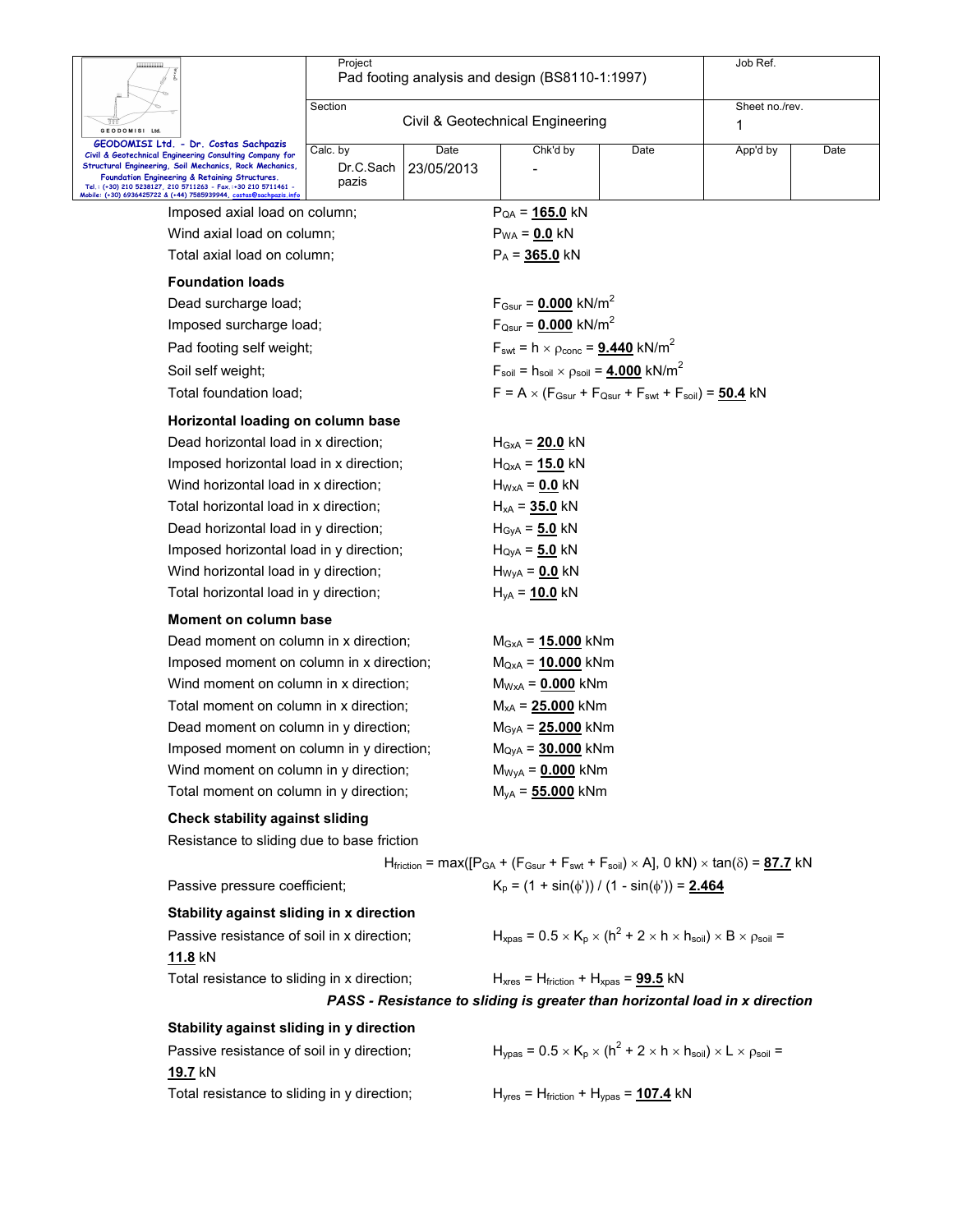|                                                                                                                                                                                                                                                                                                                                            | Proiect                                                               |                    | Pad footing analysis and design (BS8110-1:1997)          |                                                                                                                        | Job Ref.            |      |
|--------------------------------------------------------------------------------------------------------------------------------------------------------------------------------------------------------------------------------------------------------------------------------------------------------------------------------------------|-----------------------------------------------------------------------|--------------------|----------------------------------------------------------|------------------------------------------------------------------------------------------------------------------------|---------------------|------|
| GEODOMISI Ltd.                                                                                                                                                                                                                                                                                                                             | Section                                                               |                    | Civil & Geotechnical Engineering                         |                                                                                                                        | Sheet no./rev.<br>1 |      |
| GEODOMISI Ltd. - Dr. Costas Sachpazis<br>Civil & Geotechnical Engineering Consulting Company for<br>Structural Engineering, Soil Mechanics, Rock Mechanics,<br>Foundation Engineering & Retaining Structures.<br>Tel.: (+30) 210 5238127, 210 5711263 - Fax.:+30 210 5711461 -<br>Mobile: (+30) 6936425722 & (+44) 7585939944, costas@sach | Calc. by<br>Dr.C.Sach<br>pazis                                        | Date<br>23/05/2013 | Chk'd by                                                 | Date                                                                                                                   | App'd by            | Date |
|                                                                                                                                                                                                                                                                                                                                            |                                                                       |                    |                                                          | PASS - Resistance to sliding is greater than horizontal load in y direction                                            |                     |      |
| Check stability against overturning in x direction                                                                                                                                                                                                                                                                                         |                                                                       |                    |                                                          |                                                                                                                        |                     |      |
| Total overturning moment;                                                                                                                                                                                                                                                                                                                  |                                                                       |                    |                                                          | $M_{XOT} = M_{xA} + H_{xA} \times h = 39.000$ kNm                                                                      |                     |      |
| Restoring moment in x direction                                                                                                                                                                                                                                                                                                            |                                                                       |                    |                                                          |                                                                                                                        |                     |      |
| Foundation loading;<br>kNm                                                                                                                                                                                                                                                                                                                 |                                                                       |                    |                                                          | $M_{xsur} = A \times (F_{Gsur} + F_{svt} + F_{soil}) \times L / 2 = 63.000$                                            |                     |      |
| Axial loading on column;                                                                                                                                                                                                                                                                                                                   |                                                                       |                    |                                                          | $M_{\text{axial}} = (P_{GA}) \times (L / 2 - e_{PxA}) = 250.000$ kNm                                                   |                     |      |
| Total restoring moment;                                                                                                                                                                                                                                                                                                                    |                                                                       |                    |                                                          | $M_{xres}$ = $M_{xsur}$ + $M_{xaxial}$ = 313.000 kNm                                                                   |                     |      |
|                                                                                                                                                                                                                                                                                                                                            |                                                                       |                    |                                                          | PASS - Restoring moment is greater than overturning moment in x direction                                              |                     |      |
| Check stability against overturning in y direction                                                                                                                                                                                                                                                                                         |                                                                       |                    |                                                          |                                                                                                                        |                     |      |
| Total overturning moment;                                                                                                                                                                                                                                                                                                                  |                                                                       |                    |                                                          | $M_{\text{VOT}} = M_{\text{VA}} + H_{\text{VA}} \times h = 59.000$ kNm                                                 |                     |      |
| Restoring moment in y direction                                                                                                                                                                                                                                                                                                            |                                                                       |                    |                                                          |                                                                                                                        |                     |      |
| Foundation loading;                                                                                                                                                                                                                                                                                                                        |                                                                       |                    |                                                          | $M_{\text{vsur}} = A \times (F_{\text{Gsur}} + F_{\text{swt}} + F_{\text{soil}}) \times B / 2 = 37.800$                |                     |      |
| kNm                                                                                                                                                                                                                                                                                                                                        |                                                                       |                    |                                                          |                                                                                                                        |                     |      |
| Axial loading on column;                                                                                                                                                                                                                                                                                                                   | $M_{\text{yaxial}} = (P_{GA}) \times (B / 2 - e_{PyA}) = 150.000$ kNm |                    |                                                          |                                                                                                                        |                     |      |
| Total restoring moment;                                                                                                                                                                                                                                                                                                                    |                                                                       |                    |                                                          | $Myres = Mysur + Myaxial = 187.800$ kNm                                                                                |                     |      |
|                                                                                                                                                                                                                                                                                                                                            |                                                                       |                    |                                                          | PASS - Restoring moment is greater than overturning moment in y direction                                              |                     |      |
| Calculate pad base reaction                                                                                                                                                                                                                                                                                                                |                                                                       |                    |                                                          |                                                                                                                        |                     |      |
| Total base reaction;                                                                                                                                                                                                                                                                                                                       |                                                                       |                    | $T = F + P_A = 415.4$ kN                                 |                                                                                                                        |                     |      |
| Eccentricity of base reaction in x;                                                                                                                                                                                                                                                                                                        |                                                                       |                    |                                                          | $e_{Tx} = (P_A \times e_{PxA} + M_{xA} + H_{xA} \times h) / T = 94$ mm                                                 |                     |      |
| Eccentricity of base reaction in y;                                                                                                                                                                                                                                                                                                        |                                                                       |                    |                                                          | $e_{Tv} = (P_A \times e_{PVA} + M_{VA} + H_{VA} \times h) / T = 142$ mm                                                |                     |      |
| Check pad base reaction eccentricity                                                                                                                                                                                                                                                                                                       |                                                                       |                    |                                                          |                                                                                                                        |                     |      |
|                                                                                                                                                                                                                                                                                                                                            |                                                                       |                    | abs( $e_{Tx}$ ) / L + abs( $e_{Tv}$ ) / B = <b>0.132</b> |                                                                                                                        |                     |      |
|                                                                                                                                                                                                                                                                                                                                            |                                                                       |                    |                                                          | Base reaction acts within combined middle third of base                                                                |                     |      |
| <b>Calculate pad base pressures</b>                                                                                                                                                                                                                                                                                                        |                                                                       |                    |                                                          |                                                                                                                        |                     |      |
|                                                                                                                                                                                                                                                                                                                                            |                                                                       |                    |                                                          | $q_1 = T / A - 6 \times T \times e_{Tx} / (L \times A) - 6 \times T \times e_{Ty} / (B \times$                         |                     |      |
| A) = $22.880$ kN/m <sup>2</sup>                                                                                                                                                                                                                                                                                                            |                                                                       |                    |                                                          | $q_2 = T / A - 6 \times T \times e_{Tx} / (L \times A) + 6 \times T \times e_{Ty} / (B \times$                         |                     |      |
| A) = $148.747$ kN/m <sup>2</sup>                                                                                                                                                                                                                                                                                                           |                                                                       |                    |                                                          |                                                                                                                        |                     |      |
|                                                                                                                                                                                                                                                                                                                                            |                                                                       |                    |                                                          | $q_3 = T / A + 6 \times T \times e_{Tx} / (L \times A) - 6 \times T \times e_{Ty} / (B \times$                         |                     |      |
| A) = $72.800$ kN/m <sup>2</sup>                                                                                                                                                                                                                                                                                                            |                                                                       |                    |                                                          |                                                                                                                        |                     |      |
|                                                                                                                                                                                                                                                                                                                                            |                                                                       |                    |                                                          | $q_4 = T/A + 6 \times T \times e_{Tx}/(L \times A) + 6 \times T \times e_{Ty}/(B \times$                               |                     |      |
| A) = $198.667$ kN/m <sup>2</sup>                                                                                                                                                                                                                                                                                                           |                                                                       |                    |                                                          |                                                                                                                        |                     |      |
| Minimum base pressure;                                                                                                                                                                                                                                                                                                                     |                                                                       |                    |                                                          | $q_{min} = min(q_1, q_2, q_3, q_4) = 22.880$ kN/m <sup>2</sup>                                                         |                     |      |
| Maximum base pressure;                                                                                                                                                                                                                                                                                                                     |                                                                       |                    |                                                          | $q_{max}$ = max(q <sub>1</sub> , q <sub>2</sub> , q <sub>3</sub> , q <sub>4</sub> ) = <b>198.667</b> kN/m <sup>2</sup> |                     |      |
|                                                                                                                                                                                                                                                                                                                                            |                                                                       |                    |                                                          | PASS - Maximum base pressure is less than allowable bearing pressure                                                   |                     |      |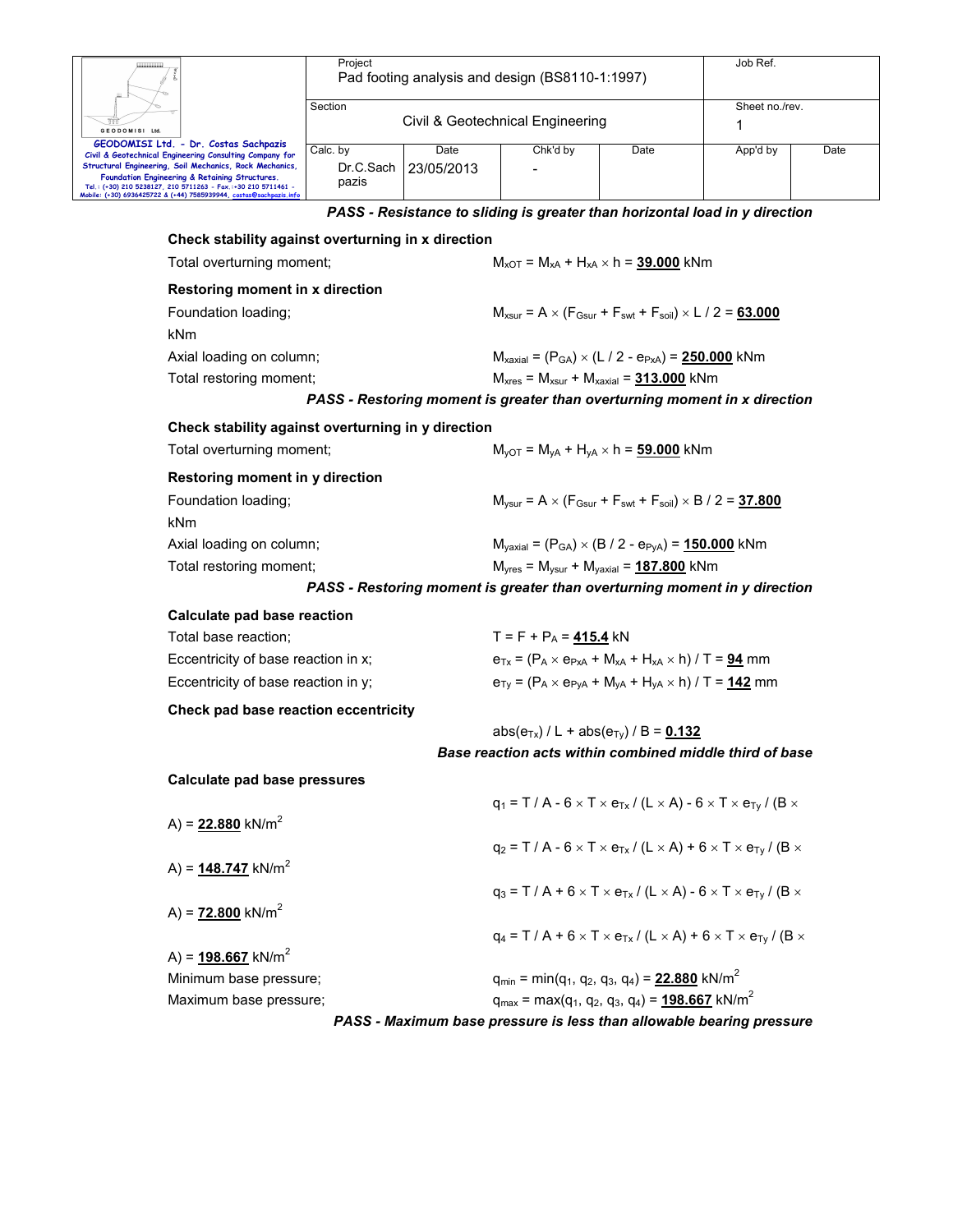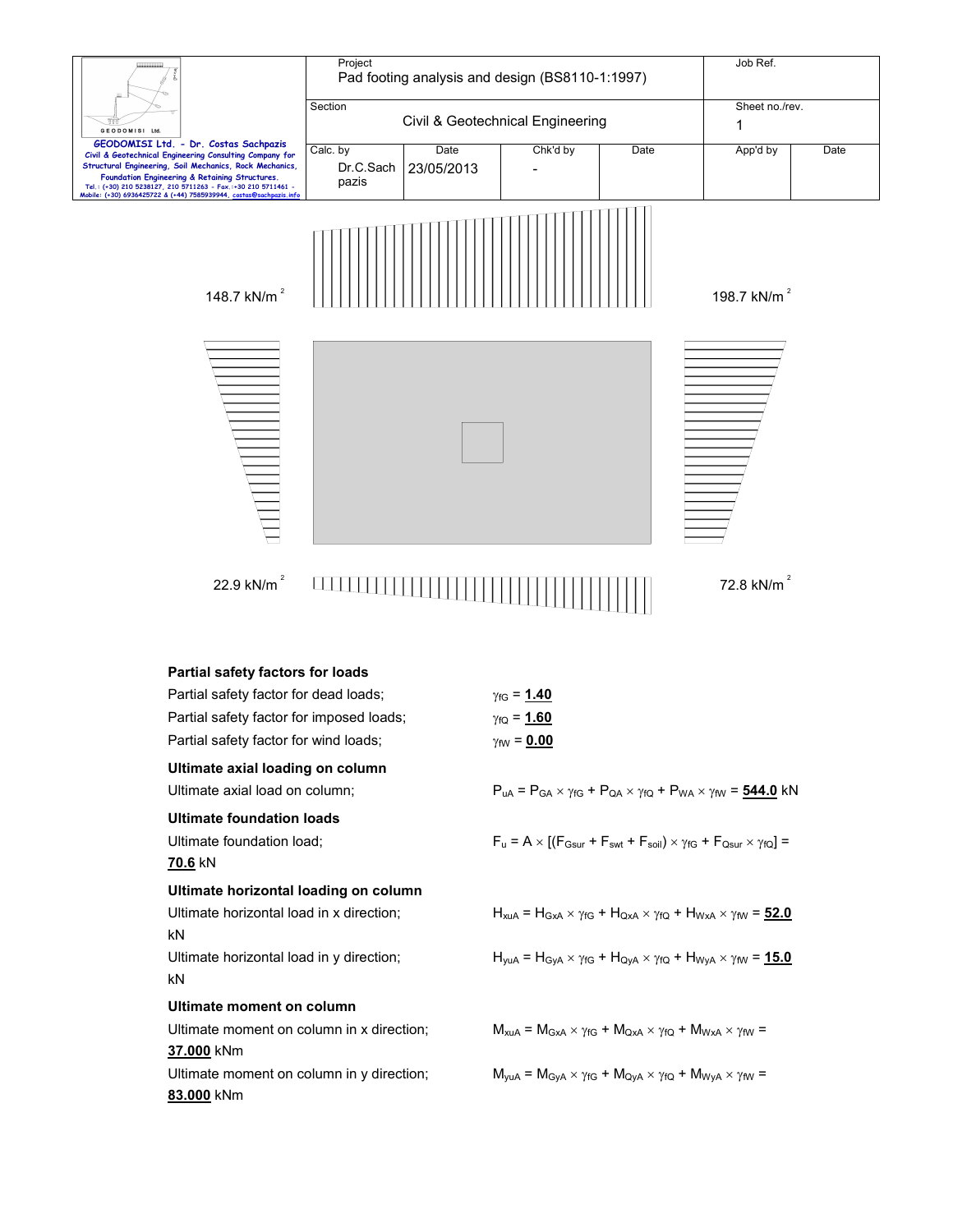| Section<br>Sheet no./rev.<br>Civil & Geotechnical Engineering<br>1<br>GEODOMISI Ltd.<br>GEODOMISI Ltd. - Dr. Costas Sachpazis<br>Date<br>Chk'd by<br>App'd by<br>Date<br>Date<br>Calc. by<br>Civil & Geotechnical Engineering Consulting Company for<br>Structural Engineering, Soil Mechanics, Rock Mechanics,<br>Dr.C.Sach<br>23/05/2013<br>Foundation Engineering & Retaining Structures.<br>pazis<br>Tel.: (+30) 210 5238127, 210 5711263 - Fax.:+30 210 5711461 -<br>Mobile: (+30) 6936425722 & (+44) 7585939944, <u>costas@sach</u><br>Calculate ultimate pad base reaction<br>Ultimate base reaction;<br>$T_u = F_u + P_{uA} = 614.6$ kN<br>Eccentricity of ultimate base reaction in x;<br>$e_{\text{Txu}} = (P_{\text{uA}} \times e_{\text{PxA}} + M_{\text{xuA}} + H_{\text{xuA}} \times h) / T_{\text{u}} = 94 \text{ mm}$<br>Eccentricity of ultimate base reaction in y;<br>$e_{\text{Tyu}} = (P_{uA} \times e_{\text{PyA}} + M_{\text{yuA}} + H_{\text{yuA}} \times h) / T_u = 145$ mm<br>Calculate ultimate pad base pressures<br>$q_{1u} = T_u/A - 6 \times T_u \times e_{T_xu}/(L \times A) - 6 \times T_u \times e_{T_vu}/(B \times A) =$<br>31.957 kN/m <sup>2</sup><br>$q_{211} = T_{11}/A - 6 \times T_{11} \times e_{T_{21}}/(L \times A) + 6 \times T_{11} \times e_{T_{211}}/(B \times A) =$<br>221.824 kN/m <sup>2</sup><br>$q_{3u} = T_u/A + 6 \times T_u \times e_{T xu}/(L \times A) - 6 \times T_u \times e_{Tvu}/(B \times A) =$<br>$105.941$ kN/m <sup>2</sup><br>$q_{4u} = T_u/A + 6 \times T_u \times e_{Txu}/(L \times A) + 6 \times T_u \times e_{Tvu}/(B \times A) =$<br>295.808 kN/m <sup>2</sup><br>$q_{minu} = min(q_{1u}, q_{2u}, q_{3u}, q_{4u}) = 31.957$ kN/m <sup>2</sup><br>Minimum ultimate base pressure;<br>Maximum ultimate base pressure;<br>$q_{maxu}$ = max( $q_{1u}$ , $q_{2u}$ , $q_{3u}$ , $q_{4u}$ ) = 295.808 kN/m <sup>2</sup><br>Calculate rate of change of base pressure in x direction<br>Left hand base reaction;<br>$f_{UL} = (q_{1u} + q_{2u}) \times B / 2 = 190.336$ kN/m<br>Right hand base reaction;<br>$f_{uR} = (q_{3u} + q_{4u}) \times B / 2 = 301.312$ kN/m<br>Length of base reaction;<br>$L_x = L = 2500$ mm<br>$C_x = (f_{uR} - f_{uL}) / L_x = 44.390$ kN/m/m<br>Rate of change of base pressure;<br>Calculate pad lengths in x direction<br>Left hand length;<br>$L_1 = L / 2 + e_{P_xA} = 1250$ mm<br>Right hand length;<br>$L_R = L / 2 - e_{PxA} = 1250$ mm<br>Calculate ultimate moments in x direction<br>$M_x = f_{uL} \times L_L^2 / 2 + C_x \times L_L^3 / 6 - F_u \times L_L^2 / (2 \times L) + H_{xuA} \times h + M_{xuA}$<br>Ultimate moment in x direction;<br>= <u>198.900</u> kNm<br>Calculate rate of change of base pressure in y direction<br>Top edge base reaction;<br>$f_{uT} = (q_{2u} + q_{4u}) \times L / 2 = 647.040$ kN/m<br>Bottom edge base reaction;<br>$f_{UB} = (q_{1u} + q_{3u}) \times L / 2 = 172.373$ kN/m<br>Length of base reaction;<br>$L_y = B = 1500$ mm<br>Rate of change of base pressure;<br>$C_v = (f_{uB} - f_{uT}) / L_v = -316.444$ kN/m/m<br>Calculate pad lengths in y direction<br>$L_T = B / 2 - e_{PyA} = 750$ mm<br>Top length;<br>$L_B = B / 2 + e_{PVA} = 750$ mm<br>Bottom length;<br>Calculate ultimate moments in y direction<br>$M_v = f_{uT} \times L_T^2 / 2 + C_v \times L_T^3 / 6 - F_u \times L_T^2 / (2 \times B) = 146.500$<br>Ultimate moment in y direction;<br>kNm<br><b>Material details</b><br>$f_{cu} = 30$ N/mm <sup>2</sup><br>Characteristic strength of concrete; | Project | Pad footing analysis and design (BS8110-1:1997) |  |  |  |  |  |
|-----------------------------------------------------------------------------------------------------------------------------------------------------------------------------------------------------------------------------------------------------------------------------------------------------------------------------------------------------------------------------------------------------------------------------------------------------------------------------------------------------------------------------------------------------------------------------------------------------------------------------------------------------------------------------------------------------------------------------------------------------------------------------------------------------------------------------------------------------------------------------------------------------------------------------------------------------------------------------------------------------------------------------------------------------------------------------------------------------------------------------------------------------------------------------------------------------------------------------------------------------------------------------------------------------------------------------------------------------------------------------------------------------------------------------------------------------------------------------------------------------------------------------------------------------------------------------------------------------------------------------------------------------------------------------------------------------------------------------------------------------------------------------------------------------------------------------------------------------------------------------------------------------------------------------------------------------------------------------------------------------------------------------------------------------------------------------------------------------------------------------------------------------------------------------------------------------------------------------------------------------------------------------------------------------------------------------------------------------------------------------------------------------------------------------------------------------------------------------------------------------------------------------------------------------------------------------------------------------------------------------------------------------------------------------------------------------------------------------------------------------------------------------------------------------------------------------------------------------------------------------------------------------------------------------------------------------------------------------------------------------------------------------------------------------------------------------------------------------------------------------------------------------------------------------------------------------------------------------------------------------------------------------------------------------------------------------------------------------------------------------------------------------------------------------------------------------------------------------------------------------------------------------|---------|-------------------------------------------------|--|--|--|--|--|
|                                                                                                                                                                                                                                                                                                                                                                                                                                                                                                                                                                                                                                                                                                                                                                                                                                                                                                                                                                                                                                                                                                                                                                                                                                                                                                                                                                                                                                                                                                                                                                                                                                                                                                                                                                                                                                                                                                                                                                                                                                                                                                                                                                                                                                                                                                                                                                                                                                                                                                                                                                                                                                                                                                                                                                                                                                                                                                                                                                                                                                                                                                                                                                                                                                                                                                                                                                                                                                                                                                                             |         |                                                 |  |  |  |  |  |
|                                                                                                                                                                                                                                                                                                                                                                                                                                                                                                                                                                                                                                                                                                                                                                                                                                                                                                                                                                                                                                                                                                                                                                                                                                                                                                                                                                                                                                                                                                                                                                                                                                                                                                                                                                                                                                                                                                                                                                                                                                                                                                                                                                                                                                                                                                                                                                                                                                                                                                                                                                                                                                                                                                                                                                                                                                                                                                                                                                                                                                                                                                                                                                                                                                                                                                                                                                                                                                                                                                                             |         |                                                 |  |  |  |  |  |
|                                                                                                                                                                                                                                                                                                                                                                                                                                                                                                                                                                                                                                                                                                                                                                                                                                                                                                                                                                                                                                                                                                                                                                                                                                                                                                                                                                                                                                                                                                                                                                                                                                                                                                                                                                                                                                                                                                                                                                                                                                                                                                                                                                                                                                                                                                                                                                                                                                                                                                                                                                                                                                                                                                                                                                                                                                                                                                                                                                                                                                                                                                                                                                                                                                                                                                                                                                                                                                                                                                                             |         |                                                 |  |  |  |  |  |
|                                                                                                                                                                                                                                                                                                                                                                                                                                                                                                                                                                                                                                                                                                                                                                                                                                                                                                                                                                                                                                                                                                                                                                                                                                                                                                                                                                                                                                                                                                                                                                                                                                                                                                                                                                                                                                                                                                                                                                                                                                                                                                                                                                                                                                                                                                                                                                                                                                                                                                                                                                                                                                                                                                                                                                                                                                                                                                                                                                                                                                                                                                                                                                                                                                                                                                                                                                                                                                                                                                                             |         |                                                 |  |  |  |  |  |
|                                                                                                                                                                                                                                                                                                                                                                                                                                                                                                                                                                                                                                                                                                                                                                                                                                                                                                                                                                                                                                                                                                                                                                                                                                                                                                                                                                                                                                                                                                                                                                                                                                                                                                                                                                                                                                                                                                                                                                                                                                                                                                                                                                                                                                                                                                                                                                                                                                                                                                                                                                                                                                                                                                                                                                                                                                                                                                                                                                                                                                                                                                                                                                                                                                                                                                                                                                                                                                                                                                                             |         |                                                 |  |  |  |  |  |
|                                                                                                                                                                                                                                                                                                                                                                                                                                                                                                                                                                                                                                                                                                                                                                                                                                                                                                                                                                                                                                                                                                                                                                                                                                                                                                                                                                                                                                                                                                                                                                                                                                                                                                                                                                                                                                                                                                                                                                                                                                                                                                                                                                                                                                                                                                                                                                                                                                                                                                                                                                                                                                                                                                                                                                                                                                                                                                                                                                                                                                                                                                                                                                                                                                                                                                                                                                                                                                                                                                                             |         |                                                 |  |  |  |  |  |
|                                                                                                                                                                                                                                                                                                                                                                                                                                                                                                                                                                                                                                                                                                                                                                                                                                                                                                                                                                                                                                                                                                                                                                                                                                                                                                                                                                                                                                                                                                                                                                                                                                                                                                                                                                                                                                                                                                                                                                                                                                                                                                                                                                                                                                                                                                                                                                                                                                                                                                                                                                                                                                                                                                                                                                                                                                                                                                                                                                                                                                                                                                                                                                                                                                                                                                                                                                                                                                                                                                                             |         |                                                 |  |  |  |  |  |
|                                                                                                                                                                                                                                                                                                                                                                                                                                                                                                                                                                                                                                                                                                                                                                                                                                                                                                                                                                                                                                                                                                                                                                                                                                                                                                                                                                                                                                                                                                                                                                                                                                                                                                                                                                                                                                                                                                                                                                                                                                                                                                                                                                                                                                                                                                                                                                                                                                                                                                                                                                                                                                                                                                                                                                                                                                                                                                                                                                                                                                                                                                                                                                                                                                                                                                                                                                                                                                                                                                                             |         |                                                 |  |  |  |  |  |
|                                                                                                                                                                                                                                                                                                                                                                                                                                                                                                                                                                                                                                                                                                                                                                                                                                                                                                                                                                                                                                                                                                                                                                                                                                                                                                                                                                                                                                                                                                                                                                                                                                                                                                                                                                                                                                                                                                                                                                                                                                                                                                                                                                                                                                                                                                                                                                                                                                                                                                                                                                                                                                                                                                                                                                                                                                                                                                                                                                                                                                                                                                                                                                                                                                                                                                                                                                                                                                                                                                                             |         |                                                 |  |  |  |  |  |
|                                                                                                                                                                                                                                                                                                                                                                                                                                                                                                                                                                                                                                                                                                                                                                                                                                                                                                                                                                                                                                                                                                                                                                                                                                                                                                                                                                                                                                                                                                                                                                                                                                                                                                                                                                                                                                                                                                                                                                                                                                                                                                                                                                                                                                                                                                                                                                                                                                                                                                                                                                                                                                                                                                                                                                                                                                                                                                                                                                                                                                                                                                                                                                                                                                                                                                                                                                                                                                                                                                                             |         |                                                 |  |  |  |  |  |
|                                                                                                                                                                                                                                                                                                                                                                                                                                                                                                                                                                                                                                                                                                                                                                                                                                                                                                                                                                                                                                                                                                                                                                                                                                                                                                                                                                                                                                                                                                                                                                                                                                                                                                                                                                                                                                                                                                                                                                                                                                                                                                                                                                                                                                                                                                                                                                                                                                                                                                                                                                                                                                                                                                                                                                                                                                                                                                                                                                                                                                                                                                                                                                                                                                                                                                                                                                                                                                                                                                                             |         |                                                 |  |  |  |  |  |
|                                                                                                                                                                                                                                                                                                                                                                                                                                                                                                                                                                                                                                                                                                                                                                                                                                                                                                                                                                                                                                                                                                                                                                                                                                                                                                                                                                                                                                                                                                                                                                                                                                                                                                                                                                                                                                                                                                                                                                                                                                                                                                                                                                                                                                                                                                                                                                                                                                                                                                                                                                                                                                                                                                                                                                                                                                                                                                                                                                                                                                                                                                                                                                                                                                                                                                                                                                                                                                                                                                                             |         |                                                 |  |  |  |  |  |
|                                                                                                                                                                                                                                                                                                                                                                                                                                                                                                                                                                                                                                                                                                                                                                                                                                                                                                                                                                                                                                                                                                                                                                                                                                                                                                                                                                                                                                                                                                                                                                                                                                                                                                                                                                                                                                                                                                                                                                                                                                                                                                                                                                                                                                                                                                                                                                                                                                                                                                                                                                                                                                                                                                                                                                                                                                                                                                                                                                                                                                                                                                                                                                                                                                                                                                                                                                                                                                                                                                                             |         |                                                 |  |  |  |  |  |
|                                                                                                                                                                                                                                                                                                                                                                                                                                                                                                                                                                                                                                                                                                                                                                                                                                                                                                                                                                                                                                                                                                                                                                                                                                                                                                                                                                                                                                                                                                                                                                                                                                                                                                                                                                                                                                                                                                                                                                                                                                                                                                                                                                                                                                                                                                                                                                                                                                                                                                                                                                                                                                                                                                                                                                                                                                                                                                                                                                                                                                                                                                                                                                                                                                                                                                                                                                                                                                                                                                                             |         |                                                 |  |  |  |  |  |
|                                                                                                                                                                                                                                                                                                                                                                                                                                                                                                                                                                                                                                                                                                                                                                                                                                                                                                                                                                                                                                                                                                                                                                                                                                                                                                                                                                                                                                                                                                                                                                                                                                                                                                                                                                                                                                                                                                                                                                                                                                                                                                                                                                                                                                                                                                                                                                                                                                                                                                                                                                                                                                                                                                                                                                                                                                                                                                                                                                                                                                                                                                                                                                                                                                                                                                                                                                                                                                                                                                                             |         |                                                 |  |  |  |  |  |
|                                                                                                                                                                                                                                                                                                                                                                                                                                                                                                                                                                                                                                                                                                                                                                                                                                                                                                                                                                                                                                                                                                                                                                                                                                                                                                                                                                                                                                                                                                                                                                                                                                                                                                                                                                                                                                                                                                                                                                                                                                                                                                                                                                                                                                                                                                                                                                                                                                                                                                                                                                                                                                                                                                                                                                                                                                                                                                                                                                                                                                                                                                                                                                                                                                                                                                                                                                                                                                                                                                                             |         |                                                 |  |  |  |  |  |
|                                                                                                                                                                                                                                                                                                                                                                                                                                                                                                                                                                                                                                                                                                                                                                                                                                                                                                                                                                                                                                                                                                                                                                                                                                                                                                                                                                                                                                                                                                                                                                                                                                                                                                                                                                                                                                                                                                                                                                                                                                                                                                                                                                                                                                                                                                                                                                                                                                                                                                                                                                                                                                                                                                                                                                                                                                                                                                                                                                                                                                                                                                                                                                                                                                                                                                                                                                                                                                                                                                                             |         |                                                 |  |  |  |  |  |
|                                                                                                                                                                                                                                                                                                                                                                                                                                                                                                                                                                                                                                                                                                                                                                                                                                                                                                                                                                                                                                                                                                                                                                                                                                                                                                                                                                                                                                                                                                                                                                                                                                                                                                                                                                                                                                                                                                                                                                                                                                                                                                                                                                                                                                                                                                                                                                                                                                                                                                                                                                                                                                                                                                                                                                                                                                                                                                                                                                                                                                                                                                                                                                                                                                                                                                                                                                                                                                                                                                                             |         |                                                 |  |  |  |  |  |
|                                                                                                                                                                                                                                                                                                                                                                                                                                                                                                                                                                                                                                                                                                                                                                                                                                                                                                                                                                                                                                                                                                                                                                                                                                                                                                                                                                                                                                                                                                                                                                                                                                                                                                                                                                                                                                                                                                                                                                                                                                                                                                                                                                                                                                                                                                                                                                                                                                                                                                                                                                                                                                                                                                                                                                                                                                                                                                                                                                                                                                                                                                                                                                                                                                                                                                                                                                                                                                                                                                                             |         |                                                 |  |  |  |  |  |
|                                                                                                                                                                                                                                                                                                                                                                                                                                                                                                                                                                                                                                                                                                                                                                                                                                                                                                                                                                                                                                                                                                                                                                                                                                                                                                                                                                                                                                                                                                                                                                                                                                                                                                                                                                                                                                                                                                                                                                                                                                                                                                                                                                                                                                                                                                                                                                                                                                                                                                                                                                                                                                                                                                                                                                                                                                                                                                                                                                                                                                                                                                                                                                                                                                                                                                                                                                                                                                                                                                                             |         |                                                 |  |  |  |  |  |
|                                                                                                                                                                                                                                                                                                                                                                                                                                                                                                                                                                                                                                                                                                                                                                                                                                                                                                                                                                                                                                                                                                                                                                                                                                                                                                                                                                                                                                                                                                                                                                                                                                                                                                                                                                                                                                                                                                                                                                                                                                                                                                                                                                                                                                                                                                                                                                                                                                                                                                                                                                                                                                                                                                                                                                                                                                                                                                                                                                                                                                                                                                                                                                                                                                                                                                                                                                                                                                                                                                                             |         |                                                 |  |  |  |  |  |
|                                                                                                                                                                                                                                                                                                                                                                                                                                                                                                                                                                                                                                                                                                                                                                                                                                                                                                                                                                                                                                                                                                                                                                                                                                                                                                                                                                                                                                                                                                                                                                                                                                                                                                                                                                                                                                                                                                                                                                                                                                                                                                                                                                                                                                                                                                                                                                                                                                                                                                                                                                                                                                                                                                                                                                                                                                                                                                                                                                                                                                                                                                                                                                                                                                                                                                                                                                                                                                                                                                                             |         |                                                 |  |  |  |  |  |
|                                                                                                                                                                                                                                                                                                                                                                                                                                                                                                                                                                                                                                                                                                                                                                                                                                                                                                                                                                                                                                                                                                                                                                                                                                                                                                                                                                                                                                                                                                                                                                                                                                                                                                                                                                                                                                                                                                                                                                                                                                                                                                                                                                                                                                                                                                                                                                                                                                                                                                                                                                                                                                                                                                                                                                                                                                                                                                                                                                                                                                                                                                                                                                                                                                                                                                                                                                                                                                                                                                                             |         |                                                 |  |  |  |  |  |
|                                                                                                                                                                                                                                                                                                                                                                                                                                                                                                                                                                                                                                                                                                                                                                                                                                                                                                                                                                                                                                                                                                                                                                                                                                                                                                                                                                                                                                                                                                                                                                                                                                                                                                                                                                                                                                                                                                                                                                                                                                                                                                                                                                                                                                                                                                                                                                                                                                                                                                                                                                                                                                                                                                                                                                                                                                                                                                                                                                                                                                                                                                                                                                                                                                                                                                                                                                                                                                                                                                                             |         |                                                 |  |  |  |  |  |
|                                                                                                                                                                                                                                                                                                                                                                                                                                                                                                                                                                                                                                                                                                                                                                                                                                                                                                                                                                                                                                                                                                                                                                                                                                                                                                                                                                                                                                                                                                                                                                                                                                                                                                                                                                                                                                                                                                                                                                                                                                                                                                                                                                                                                                                                                                                                                                                                                                                                                                                                                                                                                                                                                                                                                                                                                                                                                                                                                                                                                                                                                                                                                                                                                                                                                                                                                                                                                                                                                                                             |         |                                                 |  |  |  |  |  |
|                                                                                                                                                                                                                                                                                                                                                                                                                                                                                                                                                                                                                                                                                                                                                                                                                                                                                                                                                                                                                                                                                                                                                                                                                                                                                                                                                                                                                                                                                                                                                                                                                                                                                                                                                                                                                                                                                                                                                                                                                                                                                                                                                                                                                                                                                                                                                                                                                                                                                                                                                                                                                                                                                                                                                                                                                                                                                                                                                                                                                                                                                                                                                                                                                                                                                                                                                                                                                                                                                                                             |         |                                                 |  |  |  |  |  |
|                                                                                                                                                                                                                                                                                                                                                                                                                                                                                                                                                                                                                                                                                                                                                                                                                                                                                                                                                                                                                                                                                                                                                                                                                                                                                                                                                                                                                                                                                                                                                                                                                                                                                                                                                                                                                                                                                                                                                                                                                                                                                                                                                                                                                                                                                                                                                                                                                                                                                                                                                                                                                                                                                                                                                                                                                                                                                                                                                                                                                                                                                                                                                                                                                                                                                                                                                                                                                                                                                                                             |         |                                                 |  |  |  |  |  |
|                                                                                                                                                                                                                                                                                                                                                                                                                                                                                                                                                                                                                                                                                                                                                                                                                                                                                                                                                                                                                                                                                                                                                                                                                                                                                                                                                                                                                                                                                                                                                                                                                                                                                                                                                                                                                                                                                                                                                                                                                                                                                                                                                                                                                                                                                                                                                                                                                                                                                                                                                                                                                                                                                                                                                                                                                                                                                                                                                                                                                                                                                                                                                                                                                                                                                                                                                                                                                                                                                                                             |         |                                                 |  |  |  |  |  |
|                                                                                                                                                                                                                                                                                                                                                                                                                                                                                                                                                                                                                                                                                                                                                                                                                                                                                                                                                                                                                                                                                                                                                                                                                                                                                                                                                                                                                                                                                                                                                                                                                                                                                                                                                                                                                                                                                                                                                                                                                                                                                                                                                                                                                                                                                                                                                                                                                                                                                                                                                                                                                                                                                                                                                                                                                                                                                                                                                                                                                                                                                                                                                                                                                                                                                                                                                                                                                                                                                                                             |         |                                                 |  |  |  |  |  |
|                                                                                                                                                                                                                                                                                                                                                                                                                                                                                                                                                                                                                                                                                                                                                                                                                                                                                                                                                                                                                                                                                                                                                                                                                                                                                                                                                                                                                                                                                                                                                                                                                                                                                                                                                                                                                                                                                                                                                                                                                                                                                                                                                                                                                                                                                                                                                                                                                                                                                                                                                                                                                                                                                                                                                                                                                                                                                                                                                                                                                                                                                                                                                                                                                                                                                                                                                                                                                                                                                                                             |         |                                                 |  |  |  |  |  |
|                                                                                                                                                                                                                                                                                                                                                                                                                                                                                                                                                                                                                                                                                                                                                                                                                                                                                                                                                                                                                                                                                                                                                                                                                                                                                                                                                                                                                                                                                                                                                                                                                                                                                                                                                                                                                                                                                                                                                                                                                                                                                                                                                                                                                                                                                                                                                                                                                                                                                                                                                                                                                                                                                                                                                                                                                                                                                                                                                                                                                                                                                                                                                                                                                                                                                                                                                                                                                                                                                                                             |         |                                                 |  |  |  |  |  |
|                                                                                                                                                                                                                                                                                                                                                                                                                                                                                                                                                                                                                                                                                                                                                                                                                                                                                                                                                                                                                                                                                                                                                                                                                                                                                                                                                                                                                                                                                                                                                                                                                                                                                                                                                                                                                                                                                                                                                                                                                                                                                                                                                                                                                                                                                                                                                                                                                                                                                                                                                                                                                                                                                                                                                                                                                                                                                                                                                                                                                                                                                                                                                                                                                                                                                                                                                                                                                                                                                                                             |         |                                                 |  |  |  |  |  |
|                                                                                                                                                                                                                                                                                                                                                                                                                                                                                                                                                                                                                                                                                                                                                                                                                                                                                                                                                                                                                                                                                                                                                                                                                                                                                                                                                                                                                                                                                                                                                                                                                                                                                                                                                                                                                                                                                                                                                                                                                                                                                                                                                                                                                                                                                                                                                                                                                                                                                                                                                                                                                                                                                                                                                                                                                                                                                                                                                                                                                                                                                                                                                                                                                                                                                                                                                                                                                                                                                                                             |         |                                                 |  |  |  |  |  |
|                                                                                                                                                                                                                                                                                                                                                                                                                                                                                                                                                                                                                                                                                                                                                                                                                                                                                                                                                                                                                                                                                                                                                                                                                                                                                                                                                                                                                                                                                                                                                                                                                                                                                                                                                                                                                                                                                                                                                                                                                                                                                                                                                                                                                                                                                                                                                                                                                                                                                                                                                                                                                                                                                                                                                                                                                                                                                                                                                                                                                                                                                                                                                                                                                                                                                                                                                                                                                                                                                                                             |         |                                                 |  |  |  |  |  |
|                                                                                                                                                                                                                                                                                                                                                                                                                                                                                                                                                                                                                                                                                                                                                                                                                                                                                                                                                                                                                                                                                                                                                                                                                                                                                                                                                                                                                                                                                                                                                                                                                                                                                                                                                                                                                                                                                                                                                                                                                                                                                                                                                                                                                                                                                                                                                                                                                                                                                                                                                                                                                                                                                                                                                                                                                                                                                                                                                                                                                                                                                                                                                                                                                                                                                                                                                                                                                                                                                                                             |         |                                                 |  |  |  |  |  |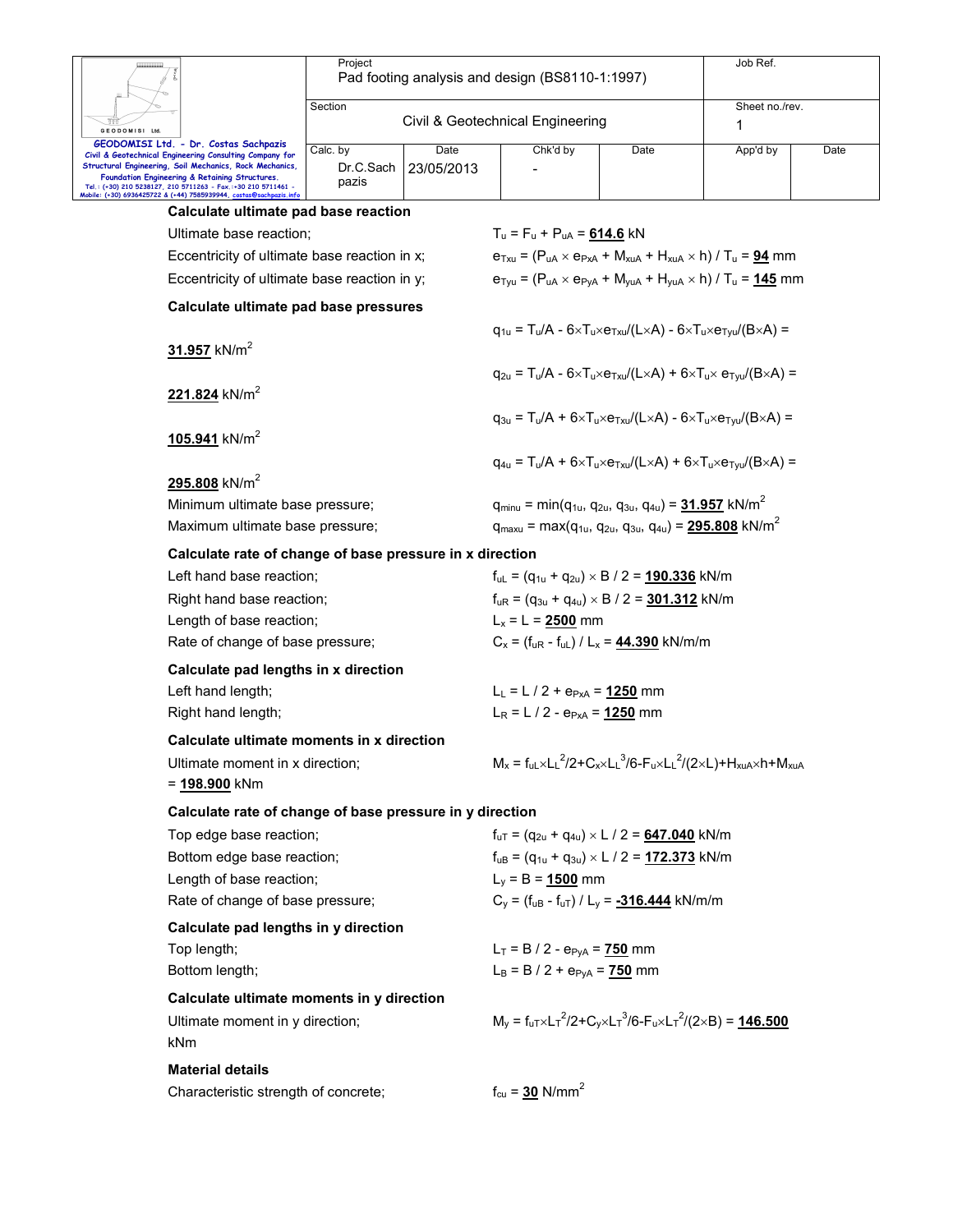|                                                                                                                                     | Project                                 |            |                                                                                                                                                              |                                                                                              | Job Ref.       |      |  |  |
|-------------------------------------------------------------------------------------------------------------------------------------|-----------------------------------------|------------|--------------------------------------------------------------------------------------------------------------------------------------------------------------|----------------------------------------------------------------------------------------------|----------------|------|--|--|
|                                                                                                                                     |                                         |            | Pad footing analysis and design (BS8110-1:1997)                                                                                                              |                                                                                              |                |      |  |  |
|                                                                                                                                     | Section                                 |            |                                                                                                                                                              |                                                                                              | Sheet no./rev. |      |  |  |
| GEODOMISI Ltd.                                                                                                                      |                                         |            | Civil & Geotechnical Engineering                                                                                                                             |                                                                                              | 1              |      |  |  |
| GEODOMISI Ltd. - Dr. Costas Sachpazis<br>Civil & Geotechnical Engineering Consulting Company for                                    | Calc. by                                | Date       | Chk'd by                                                                                                                                                     | Date                                                                                         | App'd by       | Date |  |  |
| Structural Engineering, Soil Mechanics, Rock Mechanics,<br>Foundation Engineering & Retaining Structures.                           | Dr.C.Sach                               | 23/05/2013 |                                                                                                                                                              |                                                                                              |                |      |  |  |
| Tel.: (+30) 210 5238127, 210 5711263 - Fax.:+30 210 5711461 -<br>Mobile: (+30) 6936425722 & (+44) 7585939944, costas@sachpazis.infc | pazis                                   |            |                                                                                                                                                              |                                                                                              |                |      |  |  |
| Characteristic strength of reinforcement;                                                                                           |                                         |            | $f_y = 500$ N/mm <sup>2</sup>                                                                                                                                |                                                                                              |                |      |  |  |
| Characteristic strength of shear reinforcement;                                                                                     |                                         |            | $f_{\text{vv}} = 500 \text{ N/mm}^2$                                                                                                                         |                                                                                              |                |      |  |  |
| Nominal cover to reinforcement;                                                                                                     |                                         |            | $c_{nom} = 30$ mm                                                                                                                                            |                                                                                              |                |      |  |  |
| Moment design in x direction                                                                                                        |                                         |            |                                                                                                                                                              |                                                                                              |                |      |  |  |
| Diameter of tension reinforcement;                                                                                                  |                                         |            | $\phi_{\text{xB}} = 12 \text{ mm}$                                                                                                                           |                                                                                              |                |      |  |  |
| Depth of tension reinforcement;                                                                                                     |                                         |            | $d_x = h - c_{\text{nom}} - \phi_{xB} / 2 = 364$ mm                                                                                                          |                                                                                              |                |      |  |  |
| Design formula for rectangular beams (cl 3.4.4.4)                                                                                   |                                         |            |                                                                                                                                                              |                                                                                              |                |      |  |  |
|                                                                                                                                     |                                         |            | $K_x = M_x / (B \times d_x^2 \times f_{cu}) = 0.033$                                                                                                         |                                                                                              |                |      |  |  |
|                                                                                                                                     |                                         |            | $K_x$ ' = 0.156                                                                                                                                              |                                                                                              |                |      |  |  |
|                                                                                                                                     |                                         |            | $K_x \leq K_x$ ' compression reinforcement is not required                                                                                                   |                                                                                              |                |      |  |  |
| Lever arm;                                                                                                                          |                                         |            | $z_x = d_x \times min([0.5 + \sqrt{(0.25 - K_x / 0.9)}], 0.95) = 346$                                                                                        |                                                                                              |                |      |  |  |
| mm                                                                                                                                  |                                         |            |                                                                                                                                                              |                                                                                              |                |      |  |  |
| Area of tension reinforcement required;                                                                                             |                                         |            | $A_{s}$ x req = M <sub>x</sub> / (0.87 × f <sub>y</sub> × z <sub>x</sub> ) = 1322 mm <sup>2</sup>                                                            |                                                                                              |                |      |  |  |
| Minimum area of tension reinforcement;                                                                                              |                                         |            | $A_{s}$ x min = 0.0013 $\times$ B $\times$ h = 780 mm <sup>2</sup>                                                                                           |                                                                                              |                |      |  |  |
| Tension reinforcement provided;                                                                                                     |                                         |            | 12 No. 12 dia. bars bottom (125 centres)                                                                                                                     |                                                                                              |                |      |  |  |
|                                                                                                                                     | Area of tension reinforcement provided; |            |                                                                                                                                                              | $A_{s \times B \text{ prov}} = N_{xB} \times \pi \times \phi_{xB}^2 / 4 = 1357 \text{ mm}^2$ |                |      |  |  |
|                                                                                                                                     |                                         |            | <b>PASS - Tension reinforcement provided exceeds tension reinforcement required</b>                                                                          |                                                                                              |                |      |  |  |
| Moment design in y direction                                                                                                        |                                         |            |                                                                                                                                                              |                                                                                              |                |      |  |  |
| Diameter of tension reinforcement;                                                                                                  |                                         |            | $\phi_{\text{VB}}$ = 12 mm                                                                                                                                   |                                                                                              |                |      |  |  |
| Depth of tension reinforcement;                                                                                                     |                                         |            | $d_v = h - c_{\text{nom}} - \phi_{xB} - \phi_{VB} / 2 = 352$ mm                                                                                              |                                                                                              |                |      |  |  |
| Design formula for rectangular beams (cl 3.4.4.4)                                                                                   |                                         |            |                                                                                                                                                              |                                                                                              |                |      |  |  |
|                                                                                                                                     |                                         |            | $K_v = M_v / (L \times d_v^2 \times f_{cu}) = 0.016$                                                                                                         |                                                                                              |                |      |  |  |
|                                                                                                                                     |                                         |            | $K_v' = 0.156$                                                                                                                                               |                                                                                              |                |      |  |  |
|                                                                                                                                     |                                         |            | $K_y$ < $K_y$ ' compression reinforcement is not required                                                                                                    |                                                                                              |                |      |  |  |
| Lever arm;                                                                                                                          |                                         |            | $z_v = d_v \times min([0.5 + \sqrt{(0.25 - K_v / 0.9)}], 0.95) = 334$                                                                                        |                                                                                              |                |      |  |  |
| mm                                                                                                                                  |                                         |            |                                                                                                                                                              |                                                                                              |                |      |  |  |
| Area of tension reinforcement required;                                                                                             |                                         |            | $A_{s}$ <sub>y req</sub> = M <sub>y</sub> / (0.87 $\times$ f <sub>y</sub> $\times$ z <sub>y</sub> ) = <u>1007</u> mm <sup>2</sup>                            |                                                                                              |                |      |  |  |
| Minimum area of tension reinforcement;                                                                                              |                                         |            | $A_{s \text{ v min}} = 0.0013 \times L \times h = 1300 \text{ mm}^2$                                                                                         |                                                                                              |                |      |  |  |
| Tension reinforcement provided;                                                                                                     |                                         |            |                                                                                                                                                              |                                                                                              |                |      |  |  |
| Area of tension reinforcement provided;                                                                                             |                                         |            | 13 No. 12 dia. bars bottom (200 centres)<br>$A_{s}$ <sub>VB</sub> <sub>prov</sub> = $N_{vB} \times \pi \times \phi_{vB}^2$ / 4 = <b>1470</b> mm <sup>2</sup> |                                                                                              |                |      |  |  |
|                                                                                                                                     |                                         |            | <b>PASS - Tension reinforcement provided exceeds tension reinforcement required</b>                                                                          |                                                                                              |                |      |  |  |
|                                                                                                                                     |                                         |            |                                                                                                                                                              |                                                                                              |                |      |  |  |
| Calculate ultimate shear force at d from right face of column                                                                       |                                         |            |                                                                                                                                                              |                                                                                              |                |      |  |  |
| Ultimate pressure for shear;<br>/2                                                                                                  |                                         |            | $q_{su} = (q_{1u} + C_x \times (L / 2 + e_{PxA} + I_A / 2 + d_x) / B + q_{4u})$                                                                              |                                                                                              |                |      |  |  |
|                                                                                                                                     |                                         |            | $q_{su}$ = 189.984 kN/m <sup>2</sup>                                                                                                                         |                                                                                              |                |      |  |  |
| Area loaded for shear;<br>$= 1.104$ m <sup>2</sup>                                                                                  |                                         |            | $A_s = B \times min(3 \times (L / 2 - e_{Tx}), L / 2 - e_{PxA} - I_A / 2 - d_x)$                                                                             |                                                                                              |                |      |  |  |
| Ultimate shear force;                                                                                                               |                                         |            | $V_{\text{su}} = A_{\text{s}} \times (q_{\text{su}} - F_{\text{u}} / A) = 188.970 \text{ kN}$                                                                |                                                                                              |                |      |  |  |
| Shear stresses at d from right face of column (cl 3.5.5.2)                                                                          |                                         |            |                                                                                                                                                              |                                                                                              |                |      |  |  |
| Design shear stress;                                                                                                                |                                         |            | $v_{\rm su} = V_{\rm su} / (B \times d_{\rm x}) = 0.346$ N/mm <sup>2</sup>                                                                                   |                                                                                              |                |      |  |  |
|                                                                                                                                     |                                         |            |                                                                                                                                                              |                                                                                              |                |      |  |  |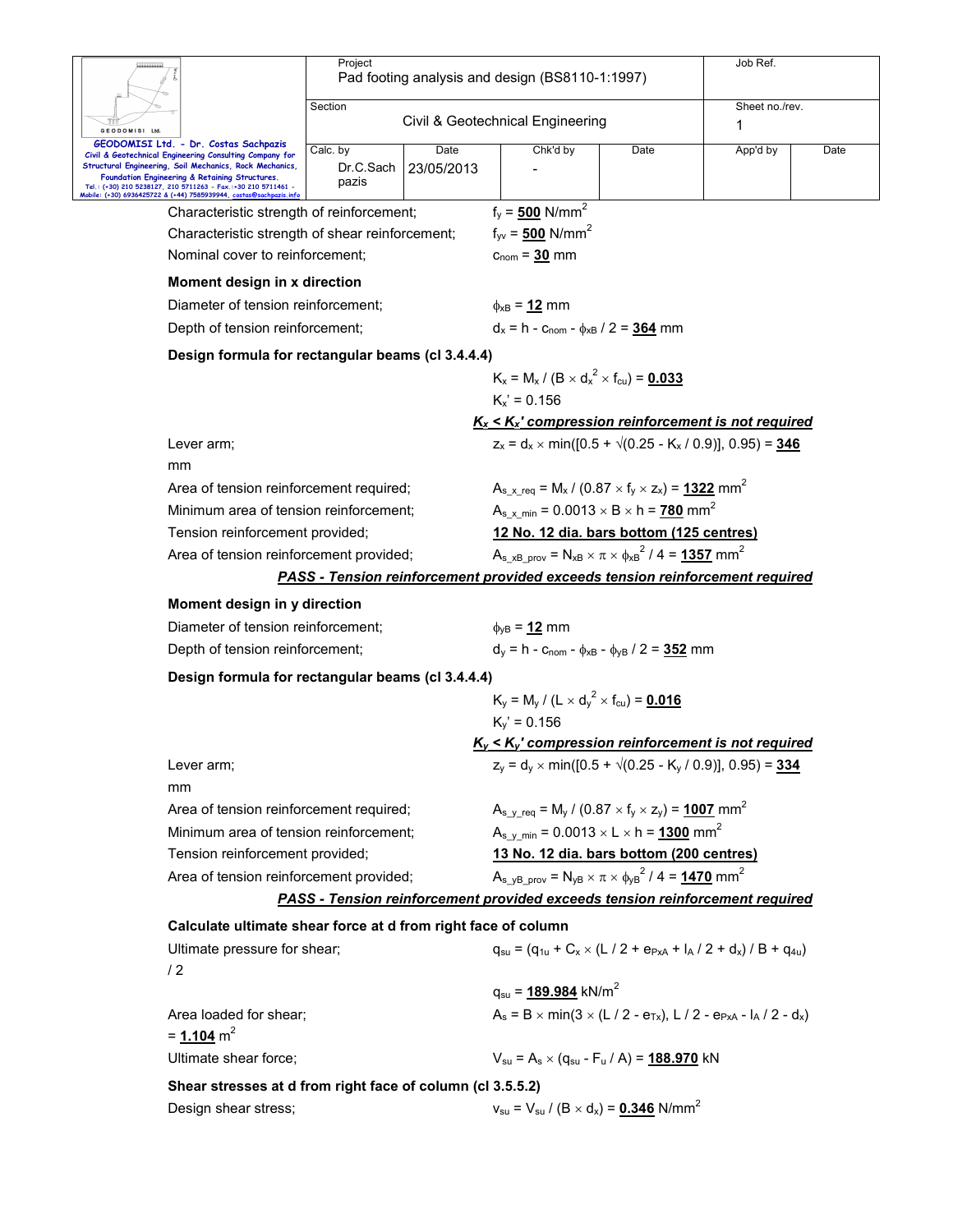| Ш.                                                                                                                                                                                                                                               | Project<br>Pad footing analysis and design (BS8110-1:1997) | Job Ref.       |          |      |          |      |
|--------------------------------------------------------------------------------------------------------------------------------------------------------------------------------------------------------------------------------------------------|------------------------------------------------------------|----------------|----------|------|----------|------|
| GEODOMISI Ltd.                                                                                                                                                                                                                                   | Section<br>Civil & Geotechnical Engineering                | Sheet no./rev. |          |      |          |      |
| GEODOMISI Ltd. - Dr. Costas Sachpazis<br>Civil & Geotechnical Engineering Consulting Company for                                                                                                                                                 | Calc. by                                                   | Date           | Chk'd by | Date | App'd by | Date |
| Structural Engineering, Soil Mechanics, Rock Mechanics,<br>Foundation Engineering & Retaining Structures.<br>Tel.: (+30) 210 5238127, 210 5711263 - Fax.:+30 210 5711461 -<br>Mobile: (+30) 6936425722 & (+44) 7585939944, costas@sachpazis.info | Dr.C.Sach<br>pazis                                         | 23/05/2013     |          |      |          |      |

#### **From BS 8110:Part 1:1997 - Table 3.8**

Design concrete shear stress;  $v_c = 0.432$  N/mm<sup>2</sup>

Allowable design shear stress;

 $= 4.382$  N/mm<sup>2</sup>

 $\times$   $\sqrt{(f_{cu}/1 \text{ N/mm}^2)}$ , 5 N/mm<sup>2</sup>)

#### *PASS - vsu < vc - No shear reinforcement required*

#### **Calculate ultimate punching shear force at face of column**

| Ultimate pressure for punching shear;                                                                                                                                                    | $q_{\text{pUA}} = q_{1u} + [(L/2 + e_{PxA} - I_A/2) + (I_A)/2] \times C_x/B - [(B/2 + e_{PYA} - I_A/2) + (I_A)/2]$ |
|------------------------------------------------------------------------------------------------------------------------------------------------------------------------------------------|--------------------------------------------------------------------------------------------------------------------|
| $b_A/2$ + $(b_A)/2$   $\times$ C <sub>v</sub> /L                                                                                                                                         |                                                                                                                    |
|                                                                                                                                                                                          | $q_{\text{pUA}} = 163.883 \text{ kN/m}^2$                                                                          |
| Average effective depth of reinforcement;                                                                                                                                                | $d = (d_x + d_y) / 2 = 358$ mm                                                                                     |
| Area loaded for punching shear at column;                                                                                                                                                | $A_{\text{pA}} = (I_A) \times (b_A) = 0.090 \text{ m}^2$                                                           |
| Length of punching shear perimeter;                                                                                                                                                      | $u_{pA} = 2 \times (I_A) + 2 \times (b_A) = 1200$ mm                                                               |
| Ultimate shear force at shear perimeter;                                                                                                                                                 | $V_{\text{pUA}} = P_{\text{uA}} + (F_{\text{u}} / A - q_{\text{pUA}}) \times A_{\text{pA}} = 530.944$ kN           |
| Effective shear force at shear perimeter;                                                                                                                                                | $V_{\text{nuAeff}} =$                                                                                              |
| $V_{\text{puA}} \times [1+1.5 \times abs(M_{\text{kulA}})/(V_{\text{puA}} \times (b_{\text{A}})) + 1.5 \times abs(M_{\text{vlA}})/(V_{\text{puA}} \times (l_{\text{A}}))] = 1130.944$ kN |                                                                                                                    |
|                                                                                                                                                                                          |                                                                                                                    |

**Punching shear stresses at face of column (cl 3.7.7.2)** 

| Design shear stress:           | $V_{\text{pUA}} = V_{\text{pUAeff}} / (U_{\text{pA}} \times d) = 2.633 \text{ N/mm}^2$     |
|--------------------------------|--------------------------------------------------------------------------------------------|
| Allowable design shear stress; | $v_{max}$ = min(0.8N/mm <sup>2</sup> × $\sqrt{(f_{cu}/ 1 N/mm^2)}$ , 5 N/mm <sup>2</sup> ) |
| = 4.382 N/mm <sup>2</sup>      |                                                                                            |

#### *PASS - Design shear stress is less than allowable design shear stress*

### **Calculate ultimate punching shear force at perimeter of 1.5 d from face of column**

| Ultimate pressure for punching shear;                                                 | $q_{\text{pUA1.5d}} = q_{1u} + [(L/2 + e_{PxA} - I_A/2 -$ |
|---------------------------------------------------------------------------------------|-----------------------------------------------------------|
| $1.5\times d$ +(l <sub>A</sub> +2×1.5×d)/2]×C <sub>x</sub> /B-[B/2]×C <sub>v</sub> /L |                                                           |
|                                                                                       | $q_{\sf p u A1.5d}$ = 163.883 kN/m <sup>2</sup>           |
| Average effective depth of reinforcement;                                             | $d = (d_x + d_y)/2 = 358$ mm                              |

Area loaded for punching shear at column;  $A_{pA1.5d} = (I_A + 2 \times 1.5 \times d) \times B = 2.061$  m<sup>2</sup> Length of punching shear perimeter;  $u_{pA1.5d} = 2 \times B = 3000$  mm

Ultimate shear force at shear perimeter;  $V_{puA1.5d} = P_{uA} + (F_u / A - q_{puA1.5d}) \times A_{pA1.5d} = 245.018$  kN Effective shear force at shear perimeter;  $V_{p u A1.5 \text{ def}} = V_{p u A1.5d} \times 1.25 = 306.272 \text{ kN}$ 

| Punching shear stresses at perimeter of 1.5 d from face of column (cl 3.7.7.2) |                                                                                                                 |
|--------------------------------------------------------------------------------|-----------------------------------------------------------------------------------------------------------------|
| Design shear stress:                                                           | $V_{\text{puA1.5d}} = V_{\text{puA1.5deff}} / (U_{\text{pA1.5d}} \times d) = 0.285 \text{ N/mm}^2$              |
| From BS 8110: Part 1:1997 - Table 3.8                                          |                                                                                                                 |
| Design concrete shear stress:                                                  | $v_c = 0.409$ N/mm <sup>2</sup>                                                                                 |
| Allowable design shear stress;                                                 | $v_{\text{max}} = \text{min}(0.8 \text{N/mm}^2 \times \sqrt{(f_{\text{cu}}/1 \text{N/mm}^2)}, 5 \text{N/mm}^2)$ |
| = 4.382 $N/mm^2$                                                               |                                                                                                                 |

*PASS - vpuA1.5d < vc - No shear reinforcement required*